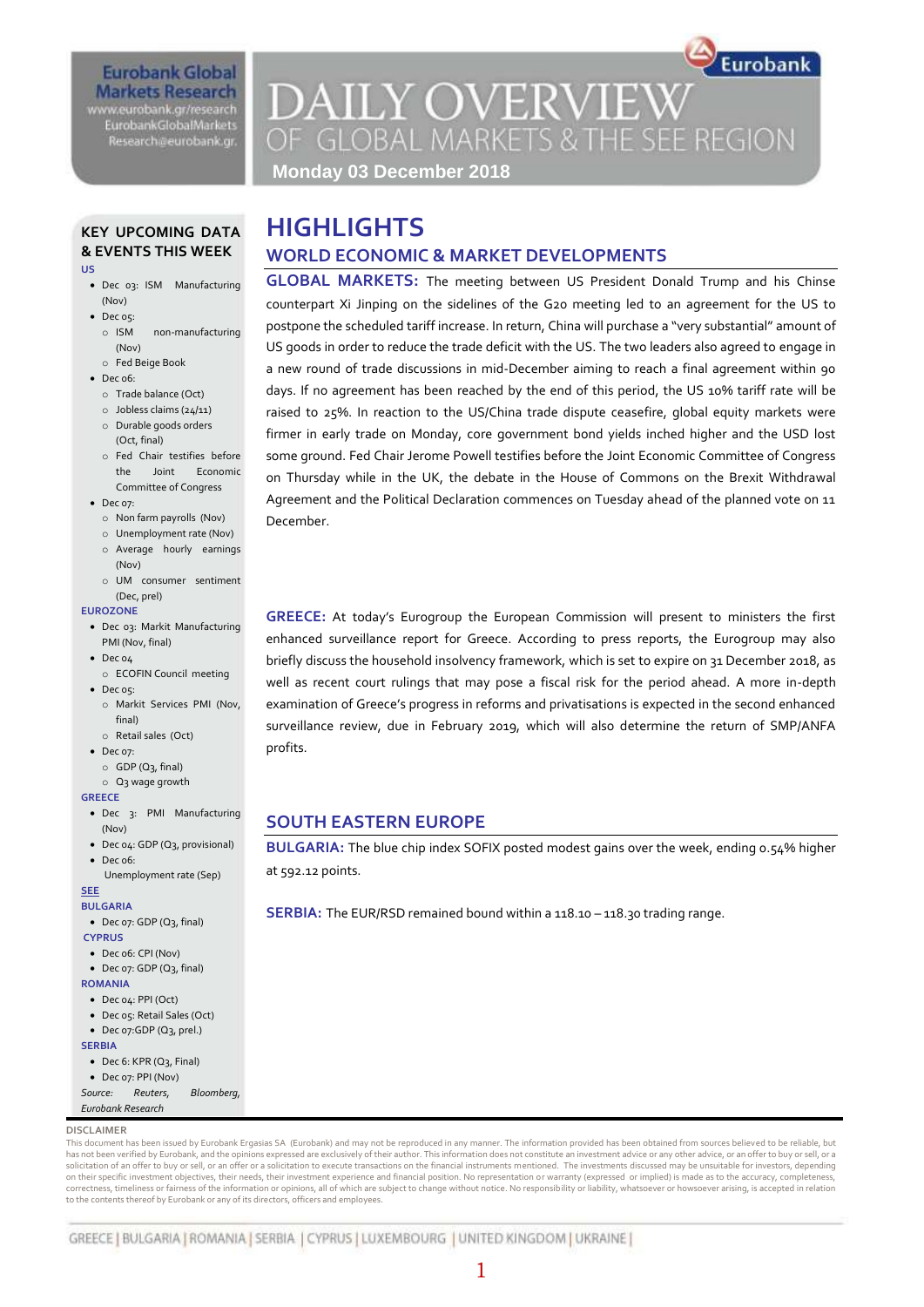**AILY OVERVIEW** OF GLOBAL MARKETS & THE SEE REGION



<u>Monday o3 December 2018</u>







**GREECE**

## **Latest world economic & market developments GLOBAL MARKETS**

#### The meeting between US President Donald Trump and his Chinse counterpart Xi Jinping on the sidelines of the G20 meeting led to an agreement for the US to postpone the scheduled tariff increase. That means the US will not raise the 10% tariff rate on \$200bn worth of Chinese imports on 1 January 2019, as initially planned. In return, China will purchase a "very substantial" amount of US goods, including farm, energy and industrial goods, in order to reduce the trade deficit with the US. The two leaders also agreed to engage in a new round of trade discussions in mid-December aiming to reach a final agreement within 90 days. According to the US, discussions will focus on structural changes pertaining to "forced technology transfer, intellectual property protection, nontariff barriers, cyber intrusions and cyber theft, services and agriculture". If no agreement has been reached by the end of this period, the 10% tariff rate will be raised to 25%. In reaction to the US/China trade dispute ceasefire, global equity markets were firmer in early trade on Monday, core government bond yields inched higher and the USD lost some ground. Fed Chair Jerome Powell testifies before the Joint Economic Committee of Congress on Thursday where he is likely to support the prevailing market view that, although a 25bps rate hike at the December meeting is highly likely, future rate moves will largely be guided by incoming data. On the data front, major releases this week include Monday's US ISM report for the manufacturing sector ahead of Friday's non-farm payrolls report which is likely to show continuing upward pressure from the tightening labor market on wage growth. In the Eurozone, attention is on Q3 wage growth data and the final Q3 GDP growth figures, both on Friday while the ECOFIN Council convenes on Tuesday and is likely to give its consent for the formal start of an Excessive Deficit Procedure against Italy. In the UK, the debate in the House of Commons on the Brexit deal commences on Tuesday ahead of the planned vote on 11 December.

#### [ppetropoulou@eurobank.gr](mailto:ppetropoulou@eurobank.gr)

At today's Eurogroup the European Commission will present to ministers the first enhanced surveillance report for Greece. According to press reports, the Eurogroup may also discuss the household insolvency framework, which is set to expire on 31 December 2018, as well as recent court rulings that may pose a fiscal risk for the period ahead. As regards the first issue, the Greek government would reportedly prefer to extend the existing legal framework (law 3869/2010) for one year but European partners are likely to object to that on the grounds that it provides protection to strategic defaulters. Consequently, the Greek side is expected to present an alternative scheme, which may entail stricter eligibility criteria or a significant decrease to the minimum value of the first residence that enjoys protection. With regard to the second issue, according to the enhanced surveillance report, "the Greek authorities should monitor fiscal risks, including court rulings, and are invited to take offsetting measures as needed to meet the mediumterm fiscal targets in the context of the Medium-Term Fiscal Strategy (MTFS) and its annual updates". A more in-depth examination of Greece's progress in reforms and privatisations is expected in the second enhanced surveillance review, due in February 2019, which will also determine the return of SMP/ANFA profits. In other news, the Public Debt Management Agency (PDMA) is reportedly planning to tap the financial markets again in 2019 in order to raise funds of c. EUR7 billion. Should financial conditions be favourable, the PDMA will initially roll-over the 5-year GGB issued in 2014 and then proceed with the issuance of a 10-year GGB.

*Research*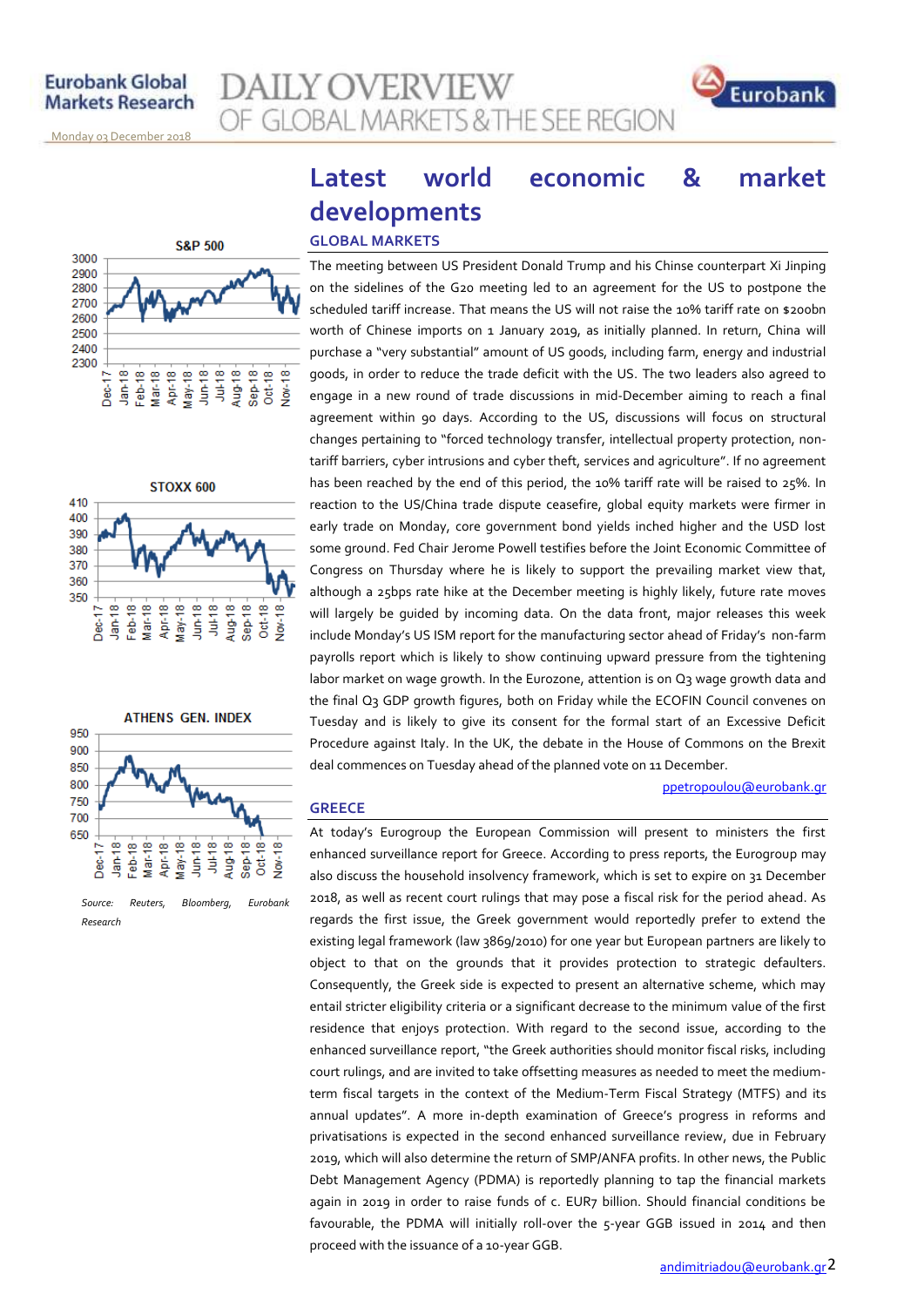<u>Monday o3 December 2018</u>



## **Latest economic & market developments in the CESEE region**

#### **BULGARIA\***

The blue chip index SOFIX posted modest gains over the week, ending 0.54% higher at 592.12 points. Weekly turnover was strong ending at EUR 5.6mn. External government yields remained unchanged for the most part of the week, with the largest move coming from the government bond maturing in 2023 with a yield increase of 3.3 bps. Treasury bills also remained flat with the largest movers being those with 8 and 10 year tenor, posting a modest 1-2 bps yield drop.

#### **SERBIA\***

Downside pressures persisted on the EUR/RSD last week, with the pair ending on Friday at 118.10/30 after peaking at 118.30/50 on Monday. We point out that the rate of 118.15 remains a critical pivotal point for the pair as it is considered a trigger point, after which the National Bank of Serbia (NBS) starts to intervene. The majority of interventions by the NBS has been taking place when the rate is hovering around 118.15-20 and NBS has purchased EUR 1.8bn so far this year. In other news, according to official statistical data published on Friday, GDP expanded by 3.8% YoY and 0.5% QoQ in Q3-2018. The main GDP growth contributors were agriculture and construction, which increased by 15.9% YoY and 7.0% YoY respectively.

#### [mkasola@eurobank.gr](mailto:mkasola@eurobank.gr)

*\*We would like to thank Ruslan Raychev from Eurobank Bulgaria and Zoran Korac from Eurobank Beograd for their invaluable contribution in today's issue.*

| <b>BULGARIA: Indicators</b> | 2016   | 2017e   | <b>2018f</b> |
|-----------------------------|--------|---------|--------------|
| Real GDP growth %           | 3.9    | 3.8     | 3.8          |
| CPI (pa, yoy %)             | $-0.8$ | 21      | 24           |
| Budget Balance/GDP*         | 1.6    | 0.8     | $-1.0$       |
| Current Account/GDP         | 5.4    | 5.0     | 4.5          |
| <b>EUR/BGN</b> (eop)        | 1.9558 |         |              |
|                             | 2016   | current | 2017         |
| Policy Rate (eop)           |        | N/A     | N/A          |
| * on a cash basis           |        |         |              |

*Source: Reuters, Bloomberg, Eurobank Research, National Authorities*

| <b>CYPRUS: Indicators</b>  | 2016   | 2017e  | 2018f  |
|----------------------------|--------|--------|--------|
| Real GDP growth %          | 3.0    | 3.8    | 3.6    |
| HICP (pa, yoy %)           | $-12$  | 0 Z    | 1.0    |
| <b>Budget Balance/GDP*</b> | 04     | n 2    | 0.4    |
| Current Account/GDP        | $-5.7$ | $-5.4$ | $-6.2$ |
|                            |        |        |        |

*Source: Reuters, Bloomberg, Eurobank Research, National Authorities*



| <b>Credit Ratings</b> |                 |           |            |  |  |
|-----------------------|-----------------|-----------|------------|--|--|
| L-T ccy               | Moody's         | S&P       | Fitch      |  |  |
| <b>SERBIA</b>         | Ba <sub>3</sub> | <b>BB</b> | <b>BB</b>  |  |  |
| <b>ROMANIA</b>        | Baa3            | BBB-      | RRR-       |  |  |
| <b>BULGARIA</b>       | Baa2            | BBB-      | <b>BBB</b> |  |  |
| <b>CYPRUS</b>         | Ba <sub>2</sub> | RRR-      | $RR+$      |  |  |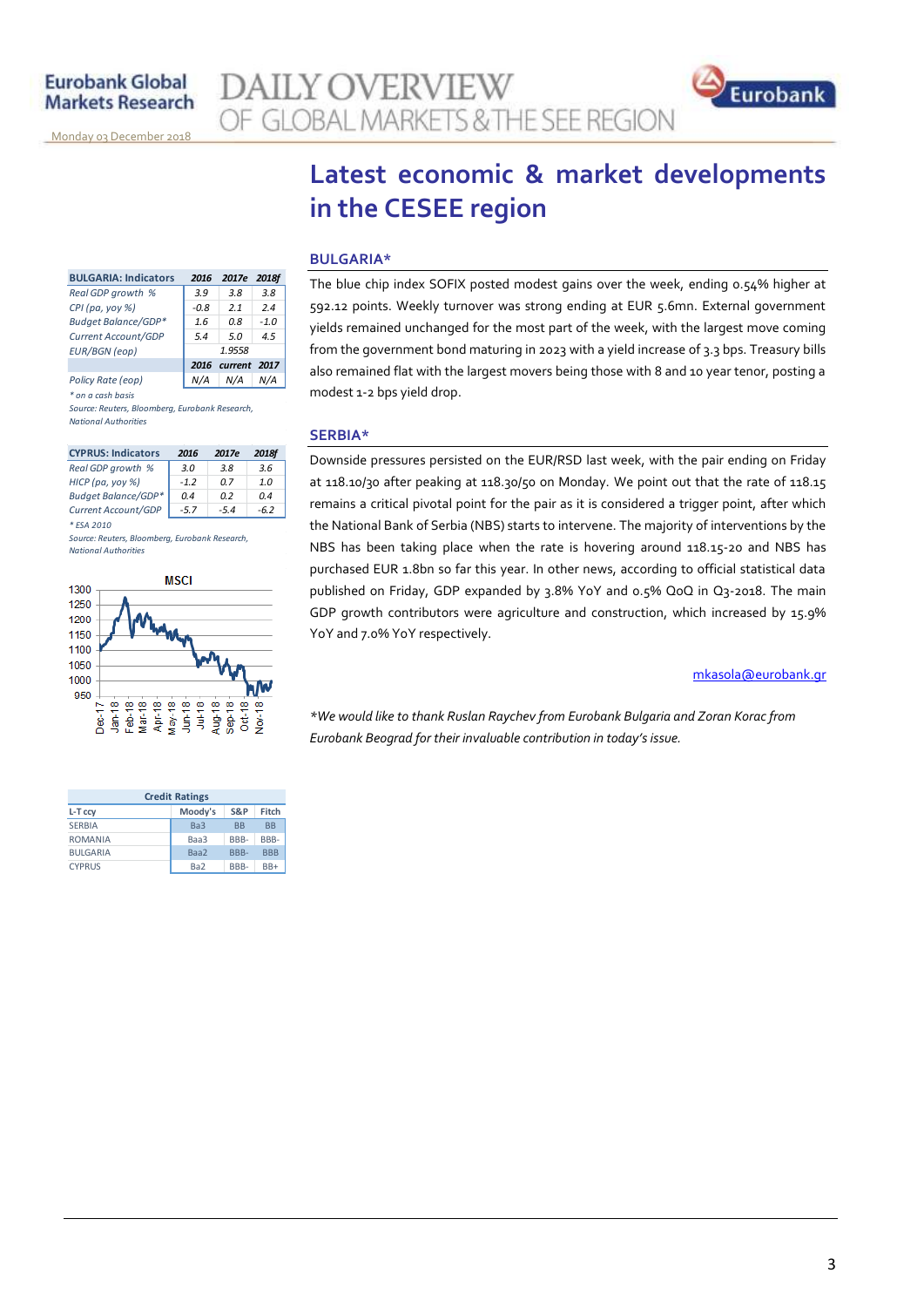#### **Eurobank Global Markets Research**

# **DAILY OVERVIEW**



<u>Monday o3 December 2018</u>



*Source: Reuters, Bloomberg, Eurobank Economic Analysis and Financial Markets Research Data updated as of 9:37 EEST*